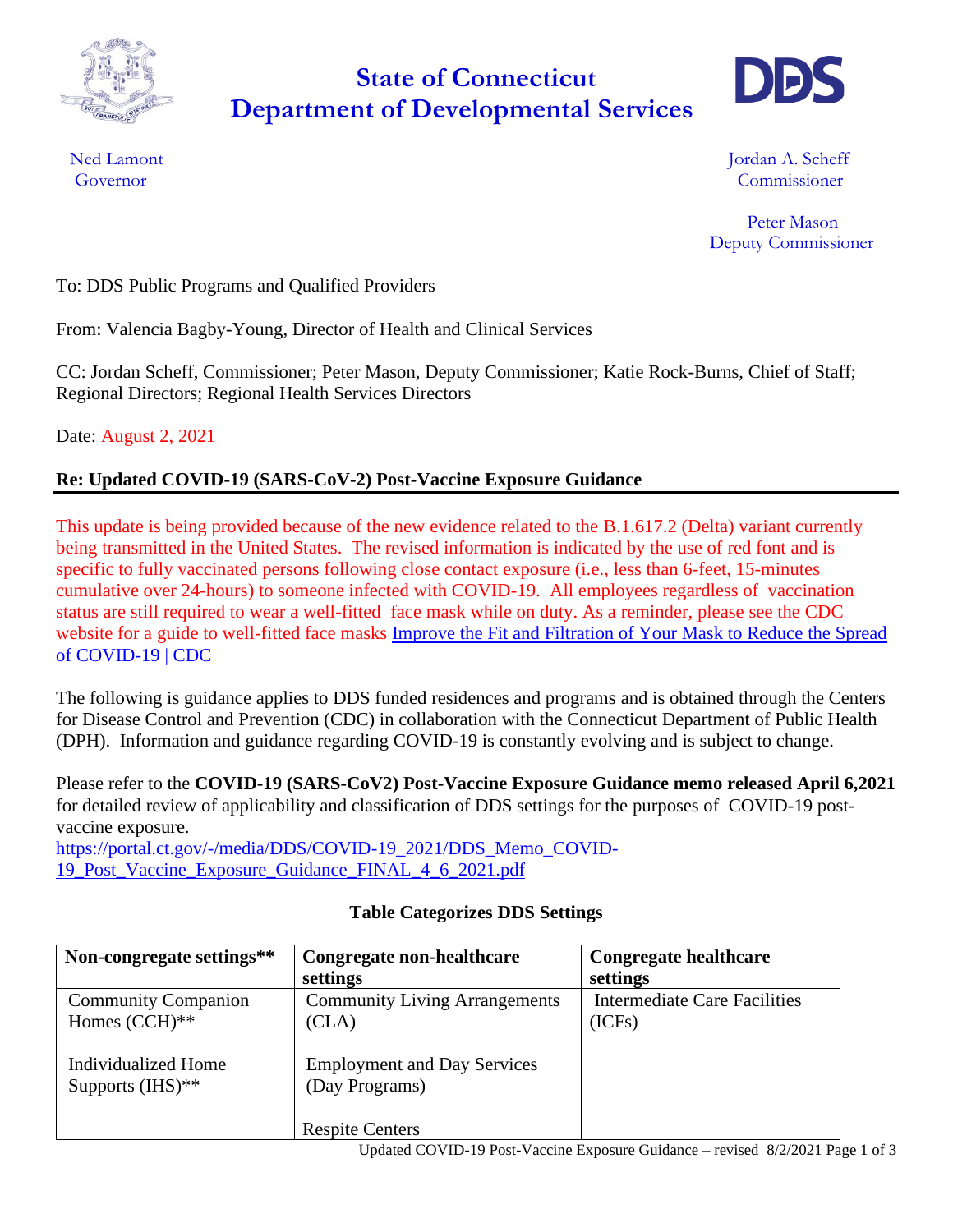| <b>Individual Family Supports</b><br>$(IFS)$ ** |                                        |  |
|-------------------------------------------------|----------------------------------------|--|
|                                                 | <b>Continuous Residential Supports</b> |  |
| Group Supported                                 | (CRS)                                  |  |
| Employment (GSE)                                |                                        |  |

*\*\*If individual attends day program or visit respite centers, follow congregate non-healthcare settings guidance* <https://www.cdc.gov/coronavirus/2019-ncov/community/adult-day-care-service-centers.html>

## **Categories Based on Vaccination Status:**

- 1) Non-vaccinated no doses of vaccinations obtained
- 2) Partially vaccinated 1-dose of a 2-dose vaccination series obtained or less than 14-day period elapsed since all required doses received
- 3) Fully vaccinated all vaccination doses obtained and period of at least 14-days has elapsed since last dose of a series or a single-dose vaccine)

## **Recommendations for Isolation, Quarantine and Testing Based on Vaccination Status**

The recommendations for isolation, quarantine and testing differ between community settings and congregate settings.

The following recommendations which were obtained from the CDC and modified to apply to **DDS congregate healthcare and congregate non-healthcare settings**:

#### [https://www.cdc.gov/coronavirus/2019-ncov/vaccines/fully-vaccinated-guidance.html#anchor\\_1615143411738](https://www.cdc.gov/coronavirus/2019-ncov/vaccines/fully-vaccinated-guidance.html#anchor_1615143411738)

| DDS Congregate ricanneare Settings I ost-Exposure Recommendations |                                                                                                                               |                              |
|-------------------------------------------------------------------|-------------------------------------------------------------------------------------------------------------------------------|------------------------------|
| <b>Vaccination Status</b>                                         | <b>Direct Care Workers</b>                                                                                                    | <b>Residents/Individuals</b> |
| Non-Vaccinated                                                    | Quarantine/Test                                                                                                               | Quarantine/Test              |
| <b>Partially Vaccinated</b>                                       | Quarantine/Test                                                                                                               | Quarantine/Test              |
| <b>Fully Vaccinated</b>                                           | Test and monitor for symptoms<br>but no need to quarantine if<br>asymptomatic unless caring for<br>immunocompromised persons. | Quarantine/Test              |

## **DDS Congregate Healthcare Settings Post-Exposure Recommendations**

*\*\*Test once immediately after exposure and 3-5 days after exposure regardless of vaccination status\*\**

#### **DDS Congregate Non-Healthcare Settings Post-Exposure Recommendations**

| <b>Vaccination Status</b>   | <b>Direct Care Workers</b>                                                                                                                                          | <b>Residents/Individuals</b>                                                                                                                                                   |
|-----------------------------|---------------------------------------------------------------------------------------------------------------------------------------------------------------------|--------------------------------------------------------------------------------------------------------------------------------------------------------------------------------|
| Non-Vaccinated              | Quarantine/Test                                                                                                                                                     | Quarantine/Test                                                                                                                                                                |
| <b>Partially Vaccinated</b> | Quarantine/Test                                                                                                                                                     | Quarantine/Test                                                                                                                                                                |
| <b>Fully Vaccinated</b>     | Test and monitor for symptoms,<br>no need to quarantine if<br>asymptomatic. If caring for<br>immunocompromised persons,<br>consider re-assignment or<br>quarantine. | Test and monitor for<br>symptoms, no need to<br>quarantine if asymptomatic<br>unless the individual is<br>immunocompromised.<br>Immunocompromised persons<br>should follow the |
|                             |                                                                                                                                                                     | recommendations provided by                                                                                                                                                    |
|                             |                                                                                                                                                                     | their healthcare provider.                                                                                                                                                     |

*\*\*Test 3-5 days after exposure regardless of vaccination status\*\**